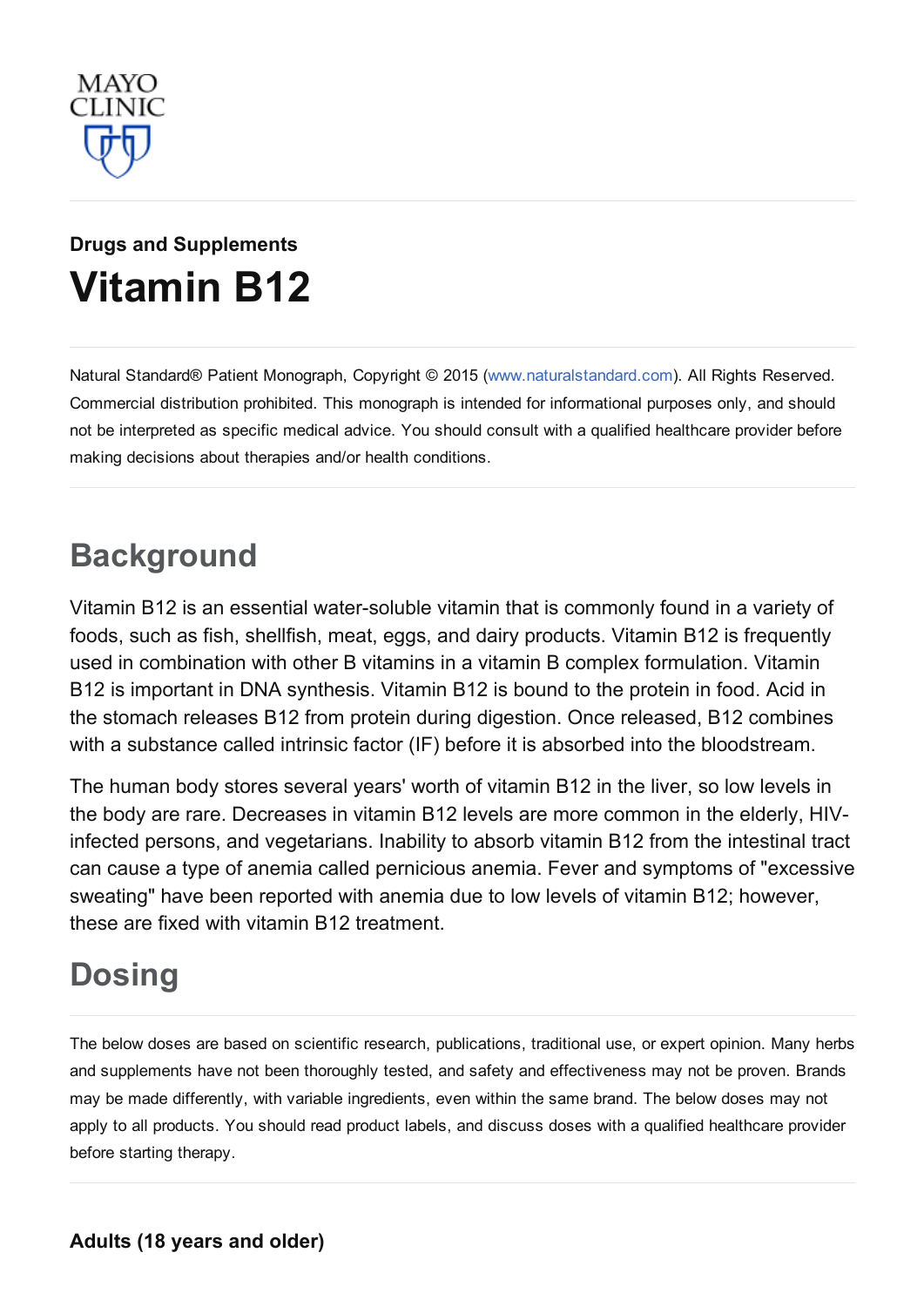Recommended dietary amounts (RDAs) are 2.4 micrograms daily for ages 14 years and older, 2.6 micrograms daily for pregnant females, and 2.8 micrograms daily for breastfeeding females. Those over 50 years of age should meet the RDA by eating foods reinforced with B12 or by taking a vitamin B12 supplement. Supplementation of 25-100 micrograms daily has been used to maintain vitamin B12 levels in older people. A doctor and a pharmacist should be consulted for use in other indications.

For canker sores, sublingual (under the tongue) vitamin B12 has been given daily for six months.

For claudication, a total daily dose of 1.5 milligrams of vitamin B12 was taken by mouth in divided doses of 0.5 miligrams three times daily for six months.

For vitamin B12 deficiency, 125-2,000 micrograms of cyanocobalamin has been taken by mouth daily for up to 2.5 years or longer. Five hundred micrograms of sublingual (under the tongue) vitamin B12 has been used daily for up to four weeks. The following doses have been given intravenously (through the veins): 1,000 micrograms of intramuscular cobalamin once daily for 10 days (after 10 days, the dose was changed to once weekly for four weeks, followed by once monthly for life); 1,000 micrograms of intramuscular cyanocobalamin given on days 1, 3, 7, 10, 14, 21, 30, 60, and 90 of treatment. For vitamin B12 deficiency caused by long-term PPI therapy, cyanocobalamin nasal spray has been used for eight weeks. The exact dosage is unclear. One study tested intranasal vitamin B12 replacement therapy (500 micrograms weekly).

For prevention of anemia, the following doses have been taken by mouth: 2-10 micrograms of vitamin B12 daily combined with iron and/or folic acid for up to 16 weeks; 100 micrograms of vitamin B12 every other week plus daily folic acid and/or iron for up to 12 weeks.

For mental performance, the following doses have been taken by mouth: 0.05-1 milligram vitamin B12 taken daily for four weeks to 5.4 years; 10 micrograms or 50 micrograms of cyanocobalamin daily for one month; and one milligram of cyanocobalamin weekly for four weeks. One 1,000 microgram vitamin B12 injection has been used daily for five days, followed by one 1,000 microgram injection monthly for five months. Additionally, 1000 microgram injections have been used weekly for four weeks or monthly for six months.

For cyanide poisoning, an intravenous (IV) infusion of five grams of hydroxocobalamin (up to 20 grams) has been used.

For depression, one milligram of cyanocobalamin, through intramuscular injections, was used weekly for four weeks.

For hereditary sideroblastic anemia, 100 micrograms of intramuscular vitamin B12 has been used monthly, with or without daily folic acid, for up to four months.

#### Children (under 18 years old)

Recommended dietary amounts (RDAs) are lacking for all age groups; therefore,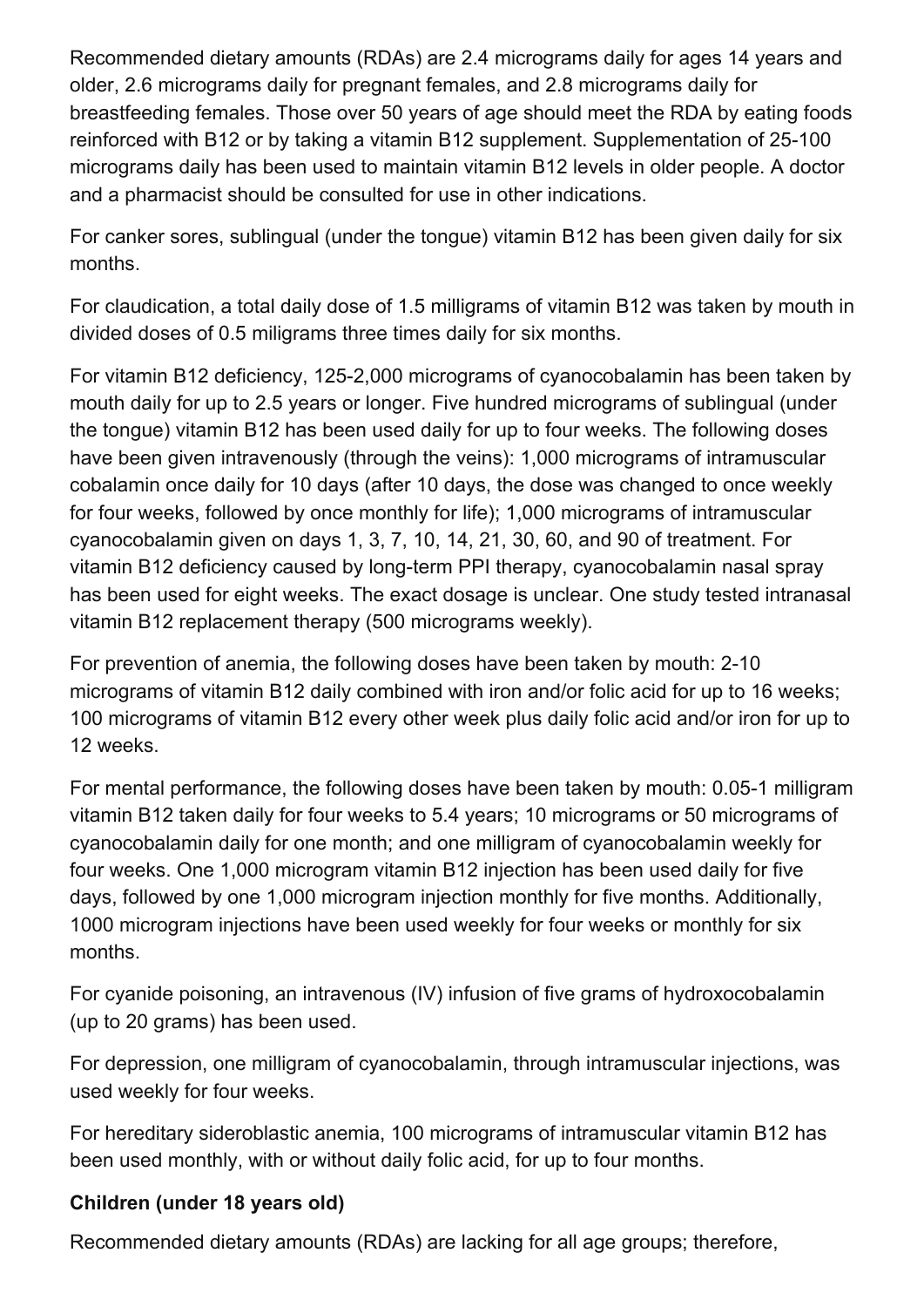adequate intake (AI) levels have been used instead. The RDAs and AI levels of vitamin B12 are as follows: for infants 0-6 months old, 0.4 micrograms (AI); for infants 7-12 months old, 0.5 micrograms (AI); for children 1-3 years old, 0.9 micrograms; for children 4-8 years old, 1.2 micrograms; and for children 9-13 years old, 1.8 micrograms.

# **Evidence**

These uses have been tested in humans or animals. Safety and effectiveness have not always been proven. Some of these conditions are potentially serious, and should be evaluated by a qualified healthcare provider.

## Key to grades

- **A** Strong scientific evidence for this use
- $\mathbf{B}$  Good scientific evidence for this use
- $\mathbf C$  Unclear scientific evidence for this use
- **D** Fair scientific evidence against this use (it may not work)
- **F** Strong scientific evidence against this use (it likely does not work)

#### Grading [rationale](http://www.mayoclinic.org/drugs-supplements/grading-rationale)



Megaloblastic anemia (due to vitamin B12 deficiency)

Low levels of vitamin B12 are a cause of megaloblastic anemia, in which red blood cells are larger than normal. Other possible causes include folate deficiency or various metabolic disorders. Anemia should be diagnosed by a physician to address the underlying cause.



#### Vitamin B12 deficiency

Studies have shown that a deficiency of vitamin B12 can lead to abnormal mental symptoms. These symptoms may include ataxia (shaky movements and unsteady gait), muscle weakness, spasticity (stiff or rigid muscles), incontinence (lack of bladder and/or bowel control), hypotension (low blood pressure), vision problems, dementia, psychoses (abnormal condition of the mind), and mood disturbances. Giving vitamin B12 by mouth, by injection, or by nasal inhalation is effective for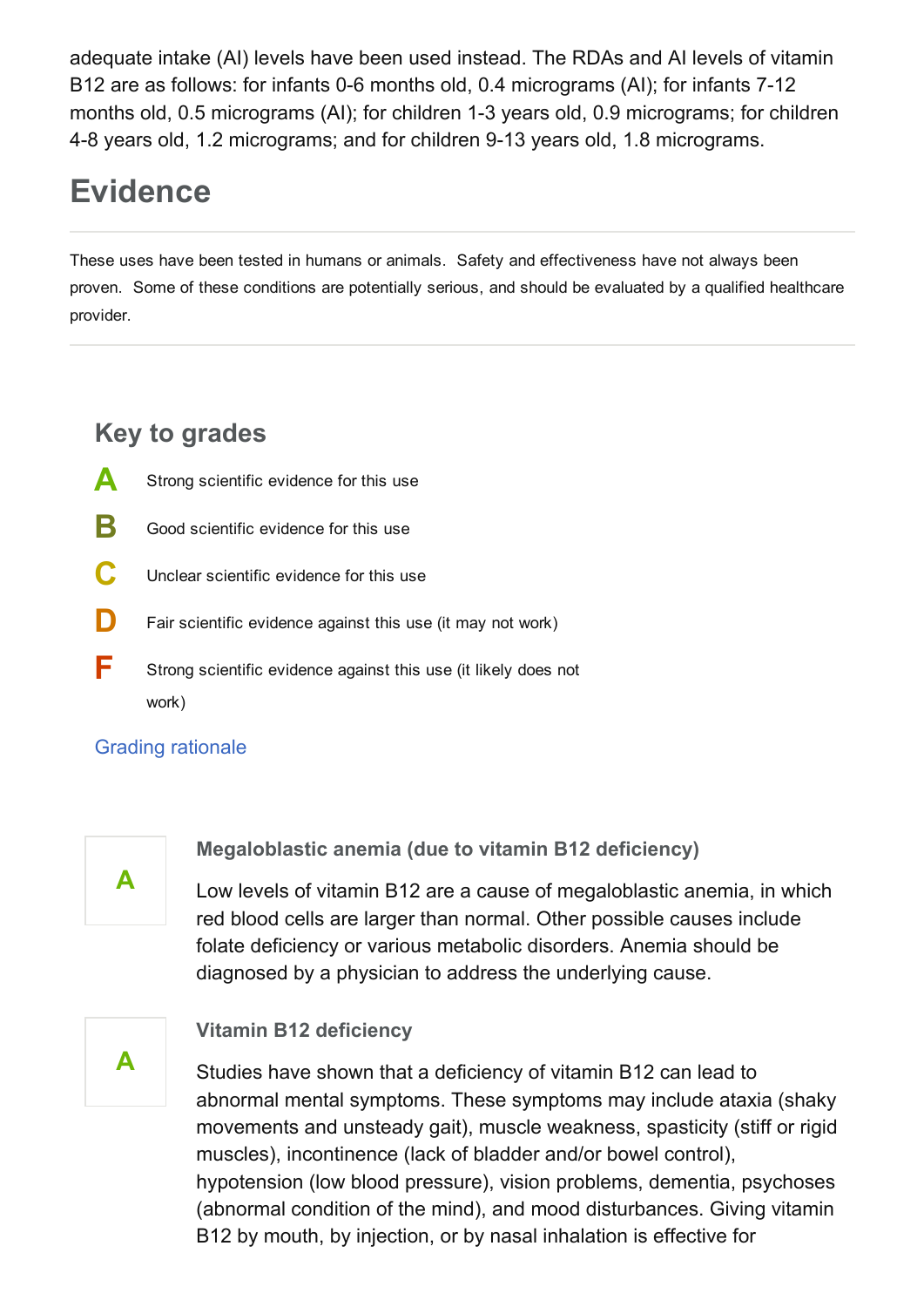preventing and treating dietary vitamin B12 deficiency.

#### Alzheimer's disease

Some people diagnosed with Alzheimer's disease have been found to have abnormally low vitamin B12 levels in their blood. The effects of vitamin B12 supplementation on the prevention or progression of Alzheimer's disease remain unclear. More studies are needed before a conclusion can be made.

#### Angioplasty (opening narrowed/blocked arteries)

Some evidence suggests that giving prescription-strength folic acid and vitamins B12 and B6 for six months following coronary angioplasty reduced the risk of overall adverse cardiac events; however, other studies have found this combination to increase restenosis (reoccurrence of narrowing of a blood vessel). Further research is needed before a conclusion can be made.

#### Breast cancer

Researchers have reported that women with breast cancer tend to have lower vitamin B12 levels in their blood serum than do women without breast cancer. However, one study found that giving a combination of folic acid, vitamin B6, and vitamin B12 failed to decrease the risk of breast cancer. Further research is needed before conclusions can be made.

#### Canker sores

Vitamin B12 and vitamin B12 injections combined with hydrocortisone were studied to treat recurrent canker sores; although treatment with sublingual vitamin B12 may have some benefit, further research is needed before a conclusion can be made.

#### Cardiovascular disease/hyperhomocysteinemia

High homocysteine levels in the blood have been suggested as being a risk factor for cardiovascular disease, blood clotting abnormalities, atherosclerosis (hardening of arteries), heart attack, and stroke (due to a blood clot). Taking vitamin B12 supplements in combination with other B vitamins (mainly folic acid) has been shown to be effective for lowering homocysteine levels. It is unclear whether lowering homocysteine levels has an effect on cardiovascular disease risk and death. More evidence is needed.

C

C

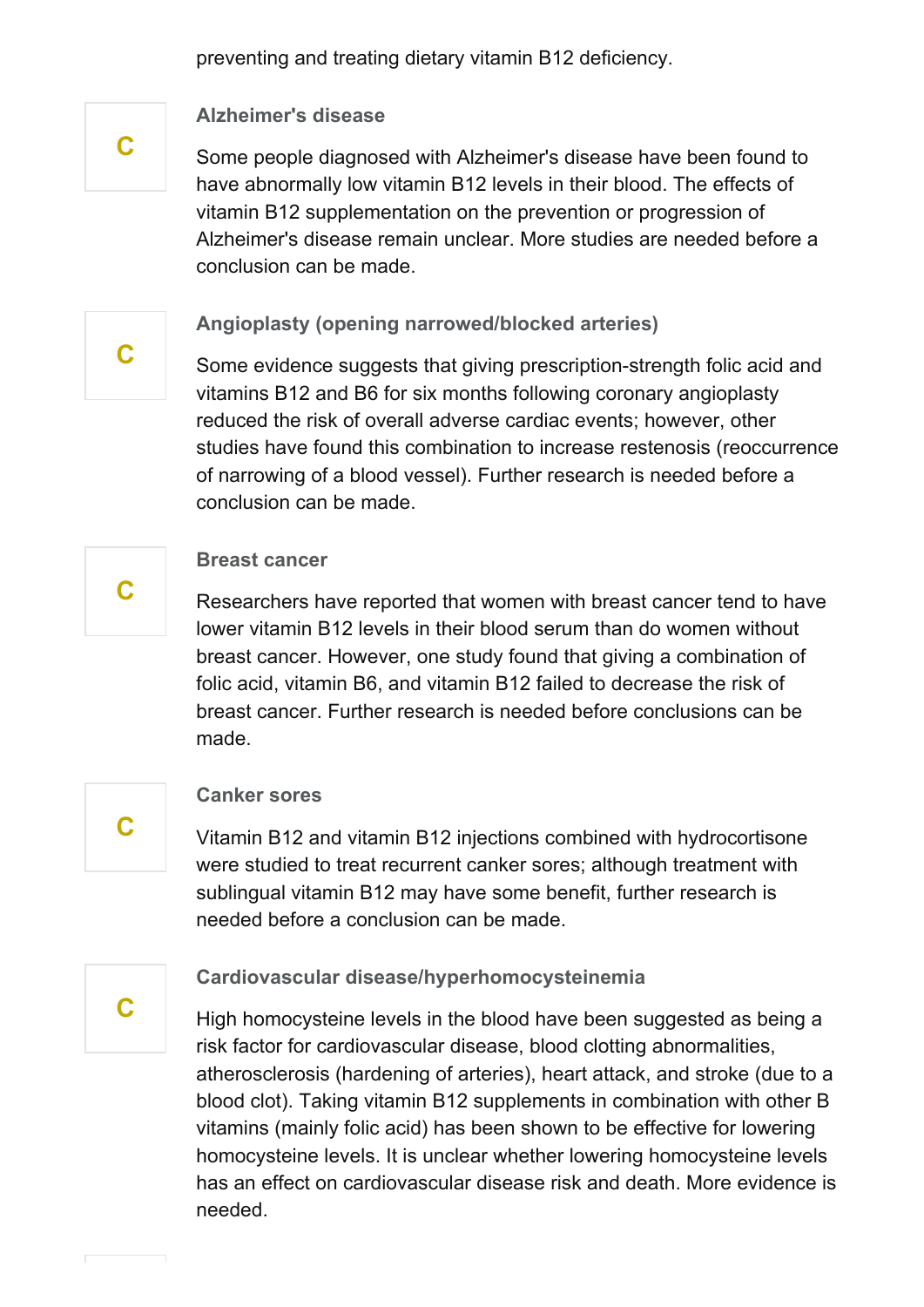#### Cervical cancer

Some evidence suggests that vitamin B12 supplementation may have a role in preventing cervical cancer. Further research is warranted in this area.

# C

Claudication (leg pain from clogged arteries)

Human research evaluated the effects of vitamin B12 and results demonstrated that although walking distance was improved, sufficient high quality evidence was lacking. Further research is needed before a conclusion can be made.



C

C

#### Depression

A combination of folic acid, vitamin B12, and vitamin B6 lacked any difference in symptoms of depression in older men as compared to placebo. Well-designed clinical trials are needed to confirm any potential benefit.



Some evidence suggests that supplementation with vitamin B12 may be helpful in people with diabetic neuropathy. More research is needed in this area.

## Diagnostic procedure

In order to detect the presence of vitamin B12, lab tests to measure plasma and serum vitamin B12 may be used; however, many investigators believe testing is unreliable. Research has reported that diagnosis of vitamin deficiencies cannot be made by evaluating vitamin B12 levels alone.



Facial spasm

Research has reported that vitamin B12 lacked any benefit over acupuncture in treatment of facial spasm. Further research is needed before a conclusion can be made.



C

#### Fatigue

There is some evidence that vitamin B12 injections given twice weekly may improve the general well-being and happiness of people complaining of tiredness or fatigue. Further studies are needed before a conclusion can be made.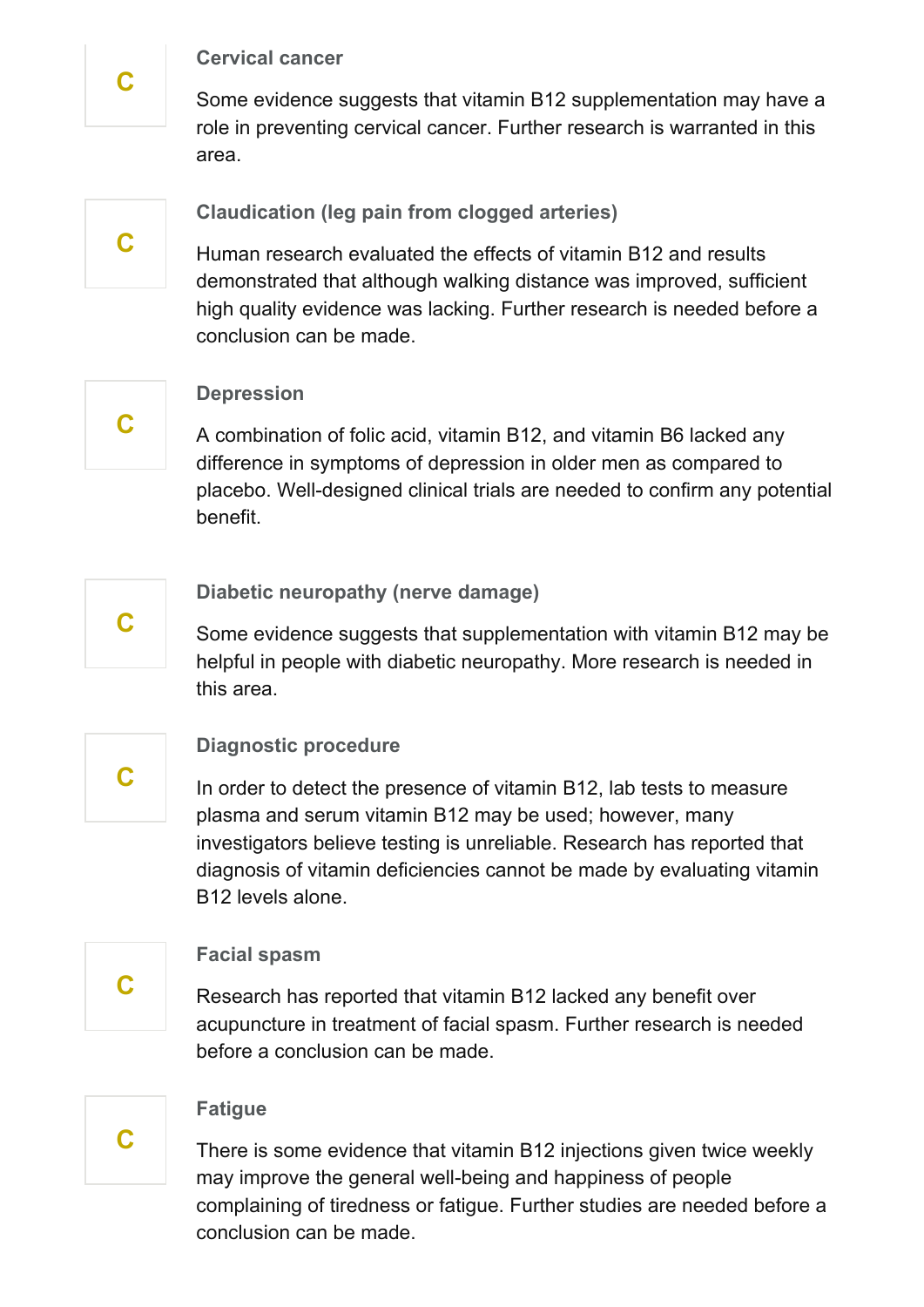

#### Fractures (prevention)

Some evidence suggests that a combination of vitamins including vitamin B12 may help prevent fractures. More research is needed.



#### High cholesterol

Some evidence suggests that vitamin B12 in combination with fish oil may be better than fish oil alone when used daily to reduce cholesterol and triglyceride levels. More studies are needed before a conclusion can be made.



C

C

#### Imerslund-Grasbeck disease

Vitamin B12 injections may be effective for treating a hereditary form of vitamin B12 malabsorption (Imerslund-Grasbeck disease). Further research is needed to confirm these results.



Preliminary research suggests that vitamin B12 may be effective for elbow pain, but evidence is lacking. Further research is needed.

#### Mental performance

Increased homocysteine levels have been associated with lower mental testing scores. However, there was a lack of association between low vitamin B12 blood levels and mental decline, Alzheimer's disease, or dementia. More research is needed before a conclusion can be made.



#### Poisoning (cyanide)

Hydroxocobalamin (a chemical form of vitamin B12) has been approved by the United States Food and Drug Administration (FDA) since 2006 as a potential antidote for treatment in people with suspected smoke inhalation cyanide toxicity, and although research is lacking on the use of hydroxocobalamin in pregnant women, it did gain FDA approval in pregnant women in 2010. In addition, according to the Australian Resuscitation Council, serious adverse effects with hydroxocobalamin were lacking, and many people with fatal cyanide poisoning had survived.

#### Shaky-leg syndrome

Clinical reports show that shaky-leg syndrome may be due to vitamin B12 deficiency. Further research is needed to confirm these results.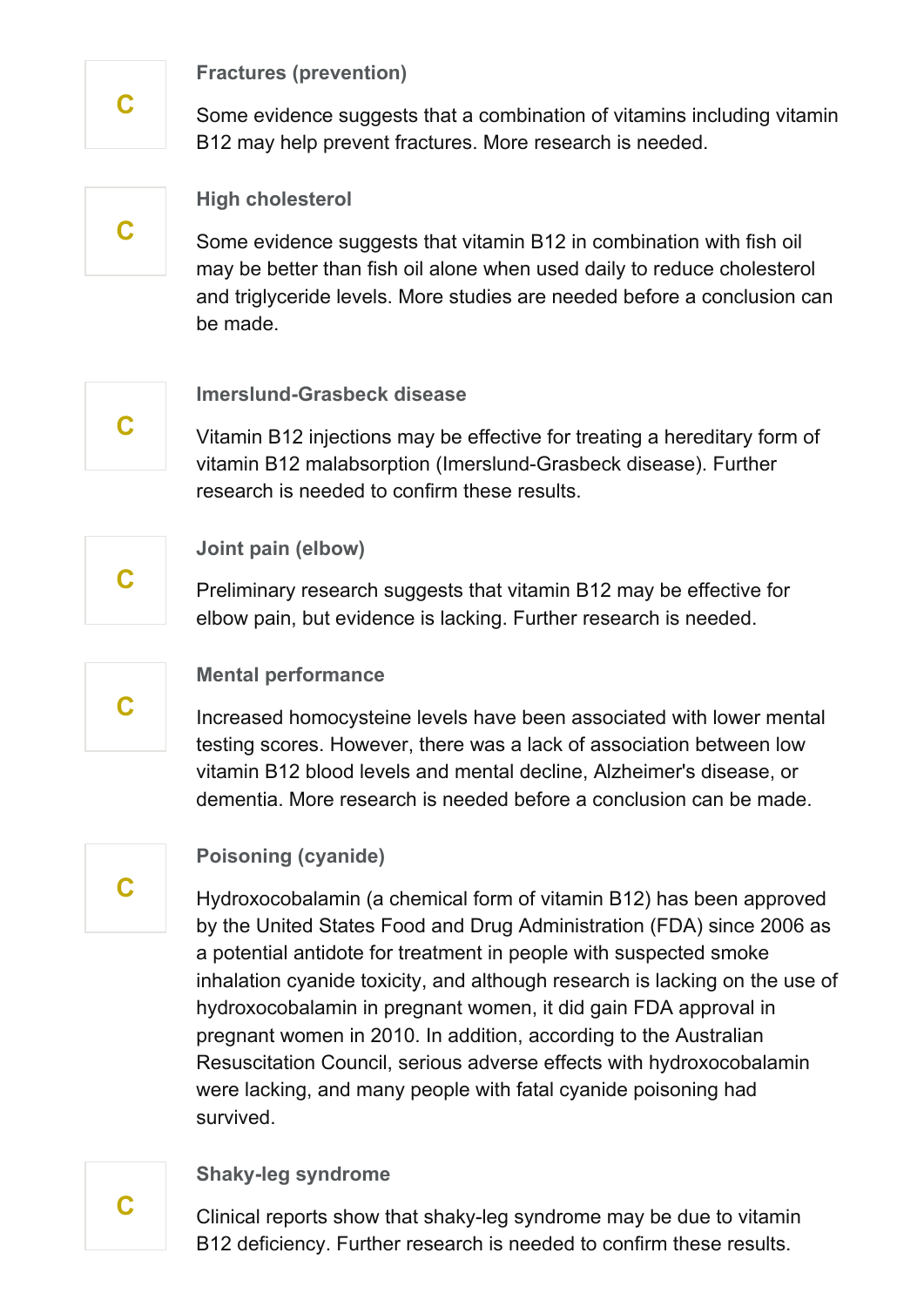Sickle cell disease

Early study suggests that a daily combination including folic acid, vitamin B12, and vitamin B6 may reduce endothelial (cells lining vascular walls) damage in people with sickle cell disease. Further research is needed to confirm these results.



Sleep disorders (circadian rhythm)

Taking vitamin B12 by mouth lacked any effectiveness for treating delayed sleep phase syndrome. Giving vitamin B12 with bright light therapy may be helpful for adolescents with circadian rhythm sleep disorders. More research is needed in this area.



#### Lung cancer

One study found an increase in lung cancer in people with heart disease in Norway whom were taking vitamin B12 and folic acid. More research is needed to better understand this relationship.



#### **Stroke**

In people with a history of stroke, neither high-dose nor low-dose vitamin B12 combinations containing vitamin B6, vitamin B12, and folic acid seem to affect risk of recurring stroke.

## Uses based on tradition or theory

The below uses are based on tradition or scientific theories. They often have not been thoroughly tested in humans, and safety and effectiveness have not always been proven. Some of these conditions are potentially serious, and should be evaluated by a qualified healthcare provider.

Aging, AIDS, allergies, amyotrophic lateral sclerosis, asthma, autism, bleeding, blood clots, chemotherapy side effects, chronic fatigue syndrome, diabetes, energy level enhancement, growth disorders (failure to thrive), immunosuppression (decrease in immune function), improving concentration, inflammatory bowel disease, kidney disease, Leber's disease, liver disease, male infertility, malignant tumors, memory loss, mood (elevate), mouth and throat inflammation (atrophic glossitis), mental disorders, movement disorders (tremor), multiple sclerosis, myoclonic disorders (spinal myoclonus), neural tube defects, periodontal disease (dental and mouth disorders), prevention of pregnancy complications, protection from tobacco smoke,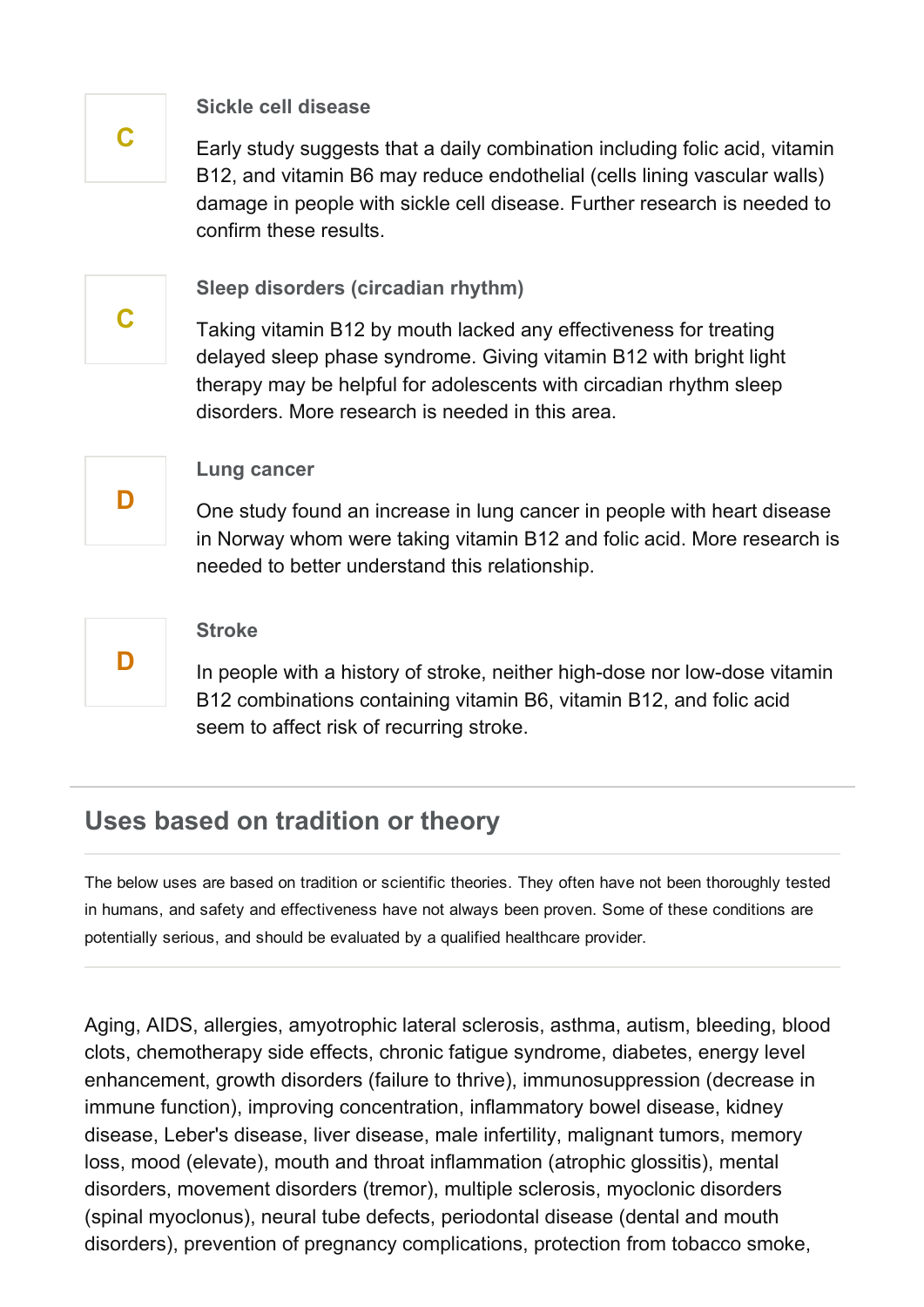ringing in the ears (tinnitus), skin disorders (seborrheic dermatitis), skin pigmentation disorders (vitiligo), seizure disorders (West syndrome), tennis elbow (tendonitis), thyroid disorders (increased thyroid hormone).

# Interactions

## Interactions with Drugs

Vitamin B12 may interact with agents for bone loss, cancer, gout (colchicine), high blood pressure (angiotensin-converting enzyme inhibitors), and for stomach and intestine disorders (H2 blockers, proton pump inhibitors), agents that affect blood products, agents that affect the nervous system, alcohol, Alzheimer's agents, antibiotics (neomycin), antiseizure agents, aspirin, bile acid sequestrants, birth control pills, cardiovascular agents, chloramphenicol, metformin, nicotine, nitrous oxide, para-aminosalicylic acid, stimulants, and zidovudine.

## Interactions with Herbs and Dietary Supplements

Vitamin B12 may interact with herbs and supplements for bone loss, cancer, cholesterol, gout, high blood pressure, and for stomach and intestine disorders, herbs and supplements that affect blood products and that affect the nervous system, Alzheimer's herbs and supplements, antibacterials, anti-seizure herbs and supplements, birth control, cardiovascular herbs and supplements, folic acid, omega-3 fatty acids, potassium, salicylates, stimulants, tobacco, and vitamin C.

# Methodology

This information is based on a systematic review of scientific literature and was peerreviewed and edited by contributors to the Natural Standard Research Collaboration [\(www.naturalstandard.com\)](http://www.naturalstandard.com/).

Monograph [methodology](http://www.mayoclinic.org/drugs-supplements/vitamin-b12/evidence/~/link.aspx?_id=544A2CC2284747E4AE7FEDA9238F7C96&_z=z)

# Related terms

Adenosylcobalamin, AdoB12, B complex, B complex vitamin, B12, bedumil, cobalamin, cobalamins, cobamin, cyanocobalamin, cyanocobalamine, cyanocobalaminum, cycobemin, hydroxocobalamin, hydroxocobalaminum, hydroxocobemine, idrossocobalamina, mecobalamin, methylcobalamin, vitadurin, vitamin B-12, vitamina B12 (Spanish), vitamine B12 (French).

# **Safety**

The U.S. Food and Drug Administration does not strictly regulate herbs and supplements. There is no guarantee of strength, purity or safety of products, and effects may vary. You should always read product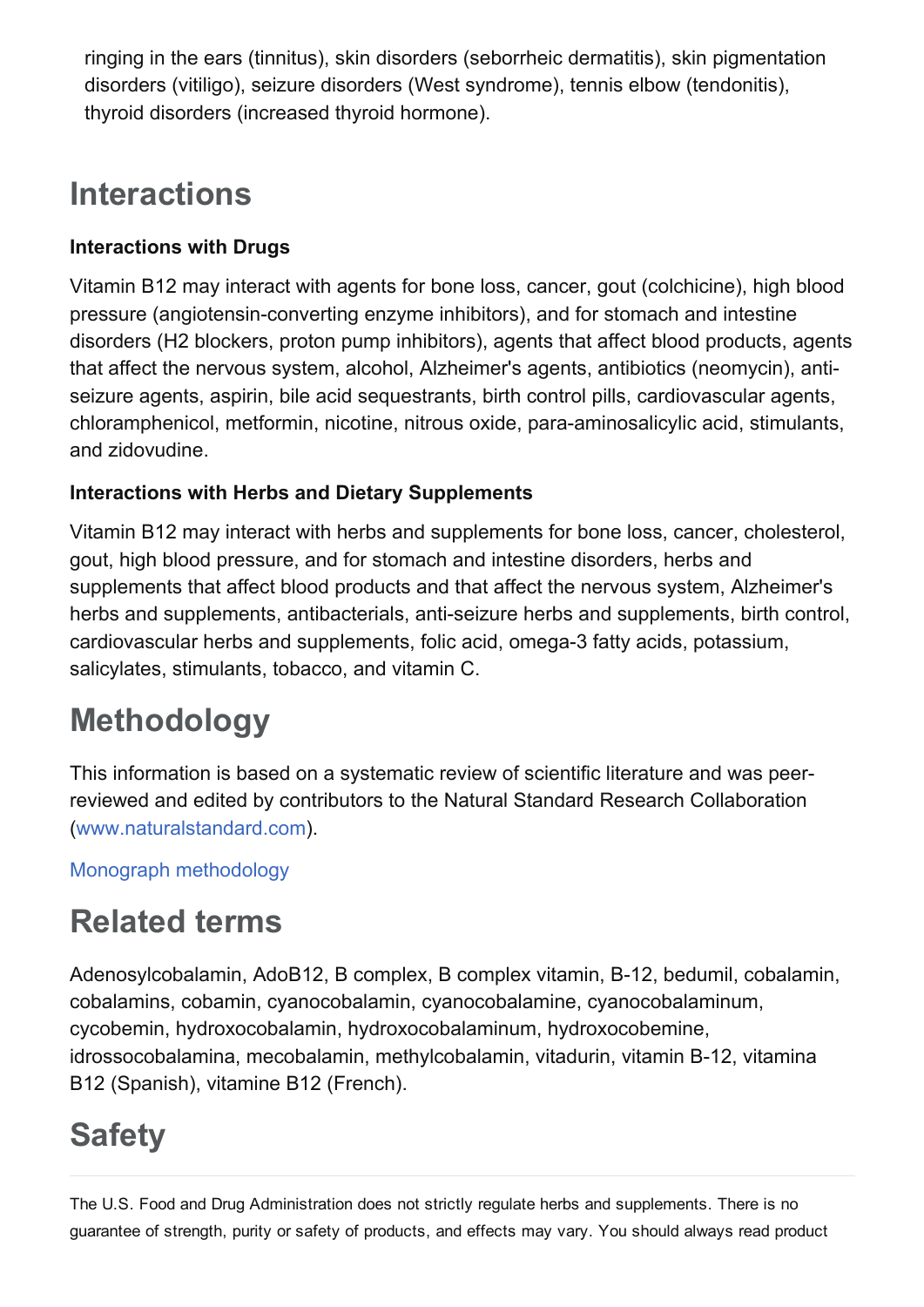labels. If you have a medical condition, or are taking other drugs, herbs, or supplements, you should speak with a qualified healthcare provider before starting a new therapy. Consult a healthcare provider immediately if you experience side effects.

### Allergies

Vitamin B12 supplements should be avoided in people sensitive or allergic to vitamin B12, cobalt, or any other product ingredient.

## Side Effects and Warnings

Vitamin B12 is likely safe when taken according to the recommended dietary amounts (RDA) or less.

Use cautiously in people with heart concerns, due to an increase in rates of restenosis (reoccurrence of narrowing of a blood vessel) after stent placement and vitamin B12 supplementation.

Use cautiously in people with high blood pressure, as high blood pressure following intravenous (IV) administration of hydrocobalamin has been reported.

Use cautiously in people with a history of cancer.

Use cautiously in people with skin disorders, as rash, itching, and burning have been reported. Pink or red skin discoloration and facial flushing have also been reported.

Use cautiously in people with genitourinary concerns, as urine discoloration has been reported.

Use cautiously in people with gastrointestinal concerns, as nausea, difficulty swallowing, and diarrhea have been reported.

Use cautiously in people with blood disorders, as it has been reported that treatment of vitamin B12 deficiency may lead to an increase in blood volume and the number of red blood cells.

Use cautiously in people with low serum levels of potassium, as the correction of megaloblastic anemia with vitamin B12 may result in fatally low potassium levels.

Use cautiously in people with a history of gout, or elevated uric acid levels, as the correction of megaloblastic anemia with vitamin B12 may start a gout attack.

Use cautiously in people taking the following agents, as they have been associated with reduced absorption or reduced serum levels of vitamin B12: ACE inhibitors, acetylsalicylic acid (aspirin), alcohol, antibiotics, anti-seizure agents, bile acid sequestrants, chloramphenicol, colchicine, H2 blockers, metformin, neomycin, nicotine, nitrous oxide, oral contraceptives, para-aminosalicylic acid, potassium chloride, proton pump inhibitors (PPIs), tobacco, vitamin C, and zidovudine (AZT, Combivir®, Retrovir®).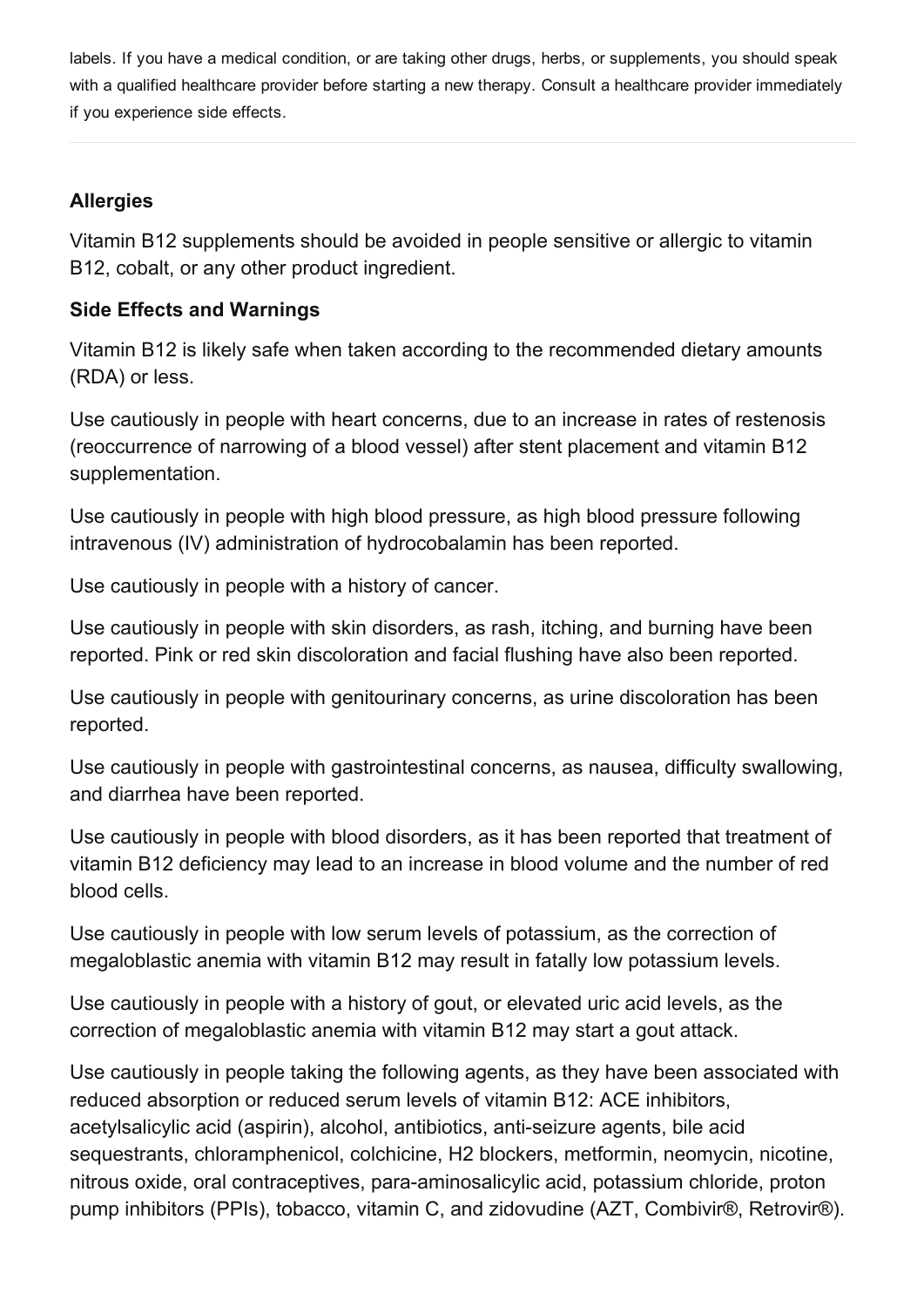Avoid in people sensitive or allergic to vitamin B12, cobalt, or any other product ingredient.

## Pregnancy and Breastfeeding

Vitamin B12 is likely safe when taken according to the recommended dietary amounts (RDA) or less. There is insufficient reliable information available about the safety of larger amounts of vitamin B12 during pregnancy.

Infants, when breastfed by a vitamin B12-deficient mother, are at risk for many health issues such as severe developmental disorders, growth failure, and anemia. Some research has reported that vitamin B12 levels during pregnancy have effects on mental function in infants.

# Selected references

- 1. Ammendolia C, Stuber K, de Bruin LK, et al. Nonoperative treatment of lumbar spinal stenosis with neurogenic claudication: a systematic review. Spine (Phila Pa 1976.) 5-1-2012;37(10):E609-E616.
- 2. Banka S, Ryan K, Thomson W, et al. Pernicious anemia Genetic insights. Autoimmun.Rev 2-4-2011;
- 3. Debreceni B. and Debreceni L. Why do homocysteine-lowering B vitamin and antioxidant E vitamin supplementations appear to be ineffective in the prevention of cardiovascular diseases? Cardiovasc.Ther. 2012;30(4):227-233.
- 4. de Jager CA, Oulhaj A, Jacoby R, et al. Cognitive and clinical outcomes of homocysteine-lowering B-vitamin treatment in mild cognitive impairment: a randomized controlled trial. Int J Geriatr. Psychiatry 2012;27(6):592-600.
- 5. Dror DK and Allen LH. Interventions with vitamins B6, B12 and C in pregnancy. Paediatr.Perinat.Epidemiol. 2012;26 Suppl 1:55-74.
- 6. Dullemeijer C, Souverein OW, Doets EL, et al. Systematic review with doseresponse meta-analyses between vitamin B-12 intake and European Micronutrient Recommendations Aligned's prioritized biomarkers of vitamin B-12 including randomized controlled trials and observational studies in adults and elderly persons. Am.J Clin.Nutr 2013;97(2):390-402.
- 7. Ford AH and Almeida OP. Effect of homocysteine lowering treatment on cognitive function: a systematic review and meta-analysis of randomized controlled trials. J Alzheimers.Dis. 2012;29(1):133-149.
- 8. Hovdenak N and Haram K. Influence of mineral and vitamin supplements on pregnancy outcome. Eur.J Obstet.Gynecol.Reprod.Biol. 2012;164(2):127-132.
- 9. Jesse S and Ludolph AC. [Thiamine, pyridoxine and cobalamine. From myths to pharmacology and clinical practice]. Nervenarzt 2012;83(4):521-532.
- 10. Morris MC. Nutritional determinants of cognitive aging and dementia. Proc.Nutr Soc. 2012;71(1):1-13.